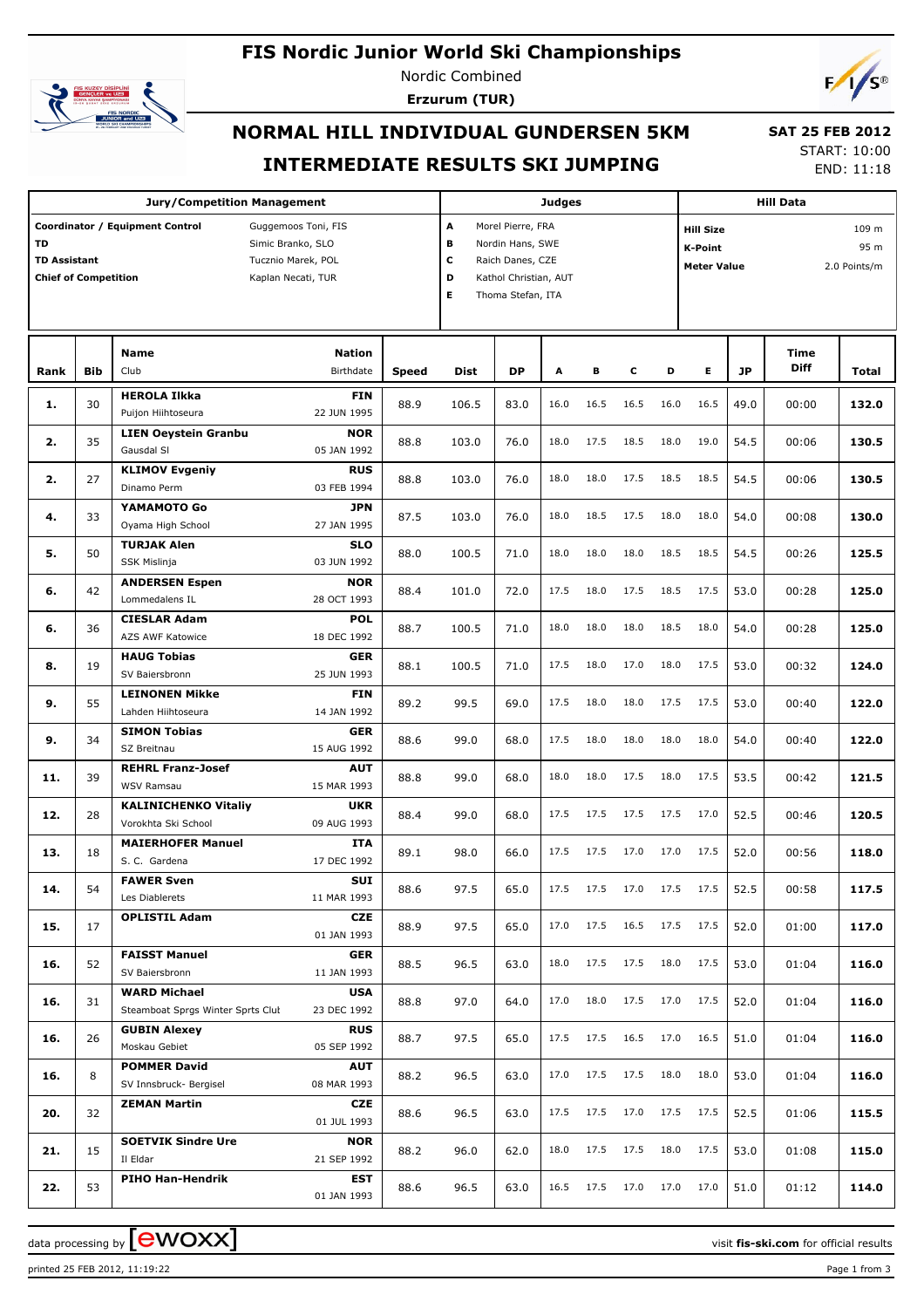## **FIS Nordic Junior World Ski Championships**



Nordic Combined **Erzurum (TUR)**



#### **NORMAL HILL INDIVIDUAL GUNDERSEN 5KM**

 **SAT 25 FEB 2012**

|      |                |                                                            | <b>INTERMEDIATE RESULTS SKI JUMPING</b> |              |             |           |      |      |      |      |      |           |                            | <b>START: 10:00</b><br>END: 11:18 |
|------|----------------|------------------------------------------------------------|-----------------------------------------|--------------|-------------|-----------|------|------|------|------|------|-----------|----------------------------|-----------------------------------|
| Rank | <b>Bib</b>     | <b>Name</b><br>Club                                        | <b>Nation</b><br>Birthdate              | <b>Speed</b> | <b>Dist</b> | <b>DP</b> | A    | в    | c    | D    | Е    | <b>JP</b> | <b>Time</b><br><b>Diff</b> | Total                             |
|      |                |                                                            |                                         |              |             |           |      |      |      |      |      |           |                            |                                   |
| 22.  | $\overline{7}$ | <b>FIELD Clifford</b><br>Steamboat Sprgs Winter Sprts Clut | <b>USA</b><br>29 SEP 1992               | 88.2         | 96.5        | 63.0      | 16.5 | 17.5 | 17.0 | 17.0 | 17.0 | 51.0      | 01:12                      | 114.0                             |
| 22.  | 6              | <b>KUPCZAK Szczepan</b><br>AZS AWF Katowice                | <b>POL</b><br>29 NOV 1992               | 88.2         | 95.5        | 61.0      | 18.0 | 18.0 | 17.5 | 17.0 | 17.5 | 53.0      | 01:12                      | 114.0                             |
| 25.  | 46             | <b>BARKOV Viacheslav</b><br>Moskau Gebiet                  | <b>RUS</b><br>01 JAN 1992               | 89.0         | 95.0        | 60.0      | 17.5 | 17.5 | 17.5 | 17.5 | 17.5 | 52.5      | 01:18                      | 112.5                             |
| 26.  | 23             | <b>LYNCH Erik</b><br>Steamboat Sprgs Winter Sprts Clut     | <b>USA</b><br>09 JUN 1994               | 88.8         | 95.5        | 61.0      | 17.0 | 17.0 | 17.0 | 17.0 | 17.5 | 51.0      | 01:20                      | 112.0                             |
| 27.  | 51             | <b>SEIDL Mario</b><br>TSU St. Veit                         | <b>AUT</b><br>08 DEC 1992               | 87.6         | 95.0        | 60.0      | 17.0 | 17.0 | 17.0 | 17.5 | 17.5 | 51.5      | 01:22                      | 111.5                             |
| 27.  | 47             | <b>GASIENICA Andrzei</b><br>TS Wisla Zakopane              | <b>POL</b><br>04 NOV 1993               | 88.2         | 95.5        | 61.0      | 16.5 | 17.0 | 17.0 | 17.0 | 16.5 | 50.5      | 01:22                      | 111.5                             |
| 29.  | 41             | <b>PASICHNYK Viktor</b><br>Kremenets ski school            | <b>UKR</b><br>02 NOV 1992               | 89.2         | 95.0        | 60.0      | 16.5 | 17.0 | 16.5 | 17.0 | 17.0 | 50.5      | 01:26                      | 110.5                             |
| 30.  | 37             | <b>COSTA Samuel</b><br>G.S. FIAMME ORO                     | <b>ITA</b><br>30 NOV 1992               | 88.8         | 94.0        | 58.0      | 17.0 | 17.5 | 17.0 | 17.0 | 17.0 | 51.0      | 01:32                      | 109.0                             |
| 31.  | 16             | <b>WATANABE Takehiro</b><br>Inawashiro High School         | <b>JPN</b><br>13 JUL 1993               | 87.2         | 94.0        | 58.0      | 16.5 | 17.0 | 16.5 | 17.0 | 17.0 | 50.5      | 01:34                      | 108.5                             |
| 32.  | 48             | <b>RUNGGALDIER Mattia</b><br>G.S. FIAMME GIALLE            | <b>ITA</b><br>03 MAY 1992               | 89.2         | 92.5        | 55.0      | 17.5 | 17.5 | 17.0 | 17.5 | 17.0 | 52.0      | 01:40                      | 107.0                             |
| 32.  | 44             | <b>PORTYK Tomas</b>                                        | <b>CZE</b><br>06 APR 1996               | 88.7         | 93.0        | 56.0      | 17.0 | 17.0 | 16.5 | 17.0 | 17.0 | 51.0      | 01:40                      | 107.0                             |
| 32.  | 43             | <b>HANNON Theo</b><br>Bois d Amont                         | <b>FRA</b><br>04 JUN 1993               | 88.4         | 93.0        | 56.0      | 17.0 | 17.0 | 17.0 | 17.0 | 17.0 | 51.0      | 01:40                      | 107.0                             |
| 32.  | 20             | <b>ORTER Philipp</b><br>SV Villach                         | <b>AUT</b><br>16 FEB 1994               | 88.5         | 93.0        | 56.0      | 17.0 | 17.5 | 16.0 | 17.0 | 17.0 | 51.0      | 01:40                      | 107.0                             |
| 36.  | 38             | <b>BUFFARD Hugo</b>                                        | <b>FRA</b>                              | 88.2         | 92.5        | 55.0      | 17.5 | 17.0 | 17.0 | 17.0 | 17.0 | 51.0      | 01:44                      | 106.0                             |

| G.S. FIAMME ORO<br>30 NOV 1992<br><b>WATANABE Takehiro</b><br><b>JPN</b><br>50.5<br>31.<br>87.2<br>94.0<br>58.0<br>16.5<br>17.0<br>16.5<br>17.0<br>17.0<br>01:34<br>108.5<br>16<br>Inawashiro High School<br>13 JUL 1993<br><b>RUNGGALDIER Mattia</b><br>ITA<br>17.0<br>17.5<br>32.<br>89.2<br>92.5<br>55.0<br>17.5<br>17.5<br>17.0<br>52.0<br>107.0<br>48<br>01:40<br>G.S. FIAMME GIALLE<br>03 MAY 1992<br><b>PORTYK Tomas</b><br><b>CZE</b><br>93.0<br>17.0<br>17.0<br>16.5<br>17.0<br>17.0<br>107.0<br>32.<br>44<br>88.7<br>56.0<br>51.0<br>01:40<br>06 APR 1996<br><b>FRA</b><br><b>HANNON Theo</b><br>88.4<br>93.0<br>17.0<br>17.0<br>17.0<br>17.0<br>17.0<br>51.0<br>107.0<br>32.<br>43<br>56.0<br>01:40<br>04 JUN 1993<br>Bois d Amont<br><b>ORTER Philipp</b><br><b>AUT</b><br>32.<br>20<br>88.5<br>93.0<br>56.0<br>17.0<br>17.5<br>16.0<br>17.0<br>17.0<br>51.0<br>01:40<br>107.0<br>SV Villach<br>16 FEB 1994<br><b>BUFFARD Hugo</b><br><b>FRA</b><br>88.2<br>92.5<br>55.0<br>17.5<br>17.0<br>17.0<br>17.0<br>51.0<br>36.<br>38<br>17.0<br>01:44<br>106.0<br>12 JUL 1994<br>Les Rousses<br><b>HEIKKINEN Ville</b><br><b>FIN</b><br>36.<br>21<br>88.0<br>92.5<br>55.0<br>17.0<br>17.5<br>16.5<br>17.0<br>17.0<br>51.0<br>01:44<br>106.0<br>03 MAY 1995<br>Kuusamon Erae-veikot<br><b>SINKOVEC Nace</b><br><b>SLO</b><br>38.<br>29<br>89.2<br>92.5<br>55.0<br>16.5<br>17.0<br>16.5<br>16.5<br>17.0<br>50.0<br>01:48<br>105.0<br>15 JAN 1992<br>SSK Alpina Ziri<br><b>SCHULLER Michael</b><br><b>GER</b><br>9<br>88.0<br>92.0<br>54.0<br>17.0<br>17.0<br>16.5<br>17.0<br>17.0<br>51.0<br>105.0<br>38.<br>01:48<br>04 JUN 1993<br>WSV 08 Lauscha<br><b>KAGA Takuya</b><br><b>JPN</b><br>17.0<br>17.5<br>17.0<br>17.0<br>17.0<br>40.<br>45<br>87.2<br>91.5<br>53.0<br>51.0<br>01:52<br>104.0<br>Akita Hokuyou High School<br>30 MAR 1994<br><b>SLOWIOK Pawel</b><br><b>POL</b><br>17.5<br>17.0<br>16.5<br>41.<br>14<br>87.9<br>91.0<br>52.0<br>17.5<br>17.0<br>51.5<br>01:54<br>103.5<br><b>AZS AWF Katowice</b><br>31 MAR 1992<br><b>LOOMIS Adam</b><br><b>USA</b><br>16.5<br>16.5<br>49.5<br>42.<br>49<br>88.5<br>90.0<br>50.0<br>17.0<br>16.5<br>16.0<br>02:10<br>99.5<br>Steamboat Sprgs Winter Sprts Clut<br>19 MAR 1992<br><b>TILLER Simen</b><br><b>NOR</b><br>16.5<br>17.0<br>16.5<br>17.0<br>16.5<br>43.<br>10<br>87.7<br>88.0<br>46.0<br>50.0<br>02:24<br>96.0<br>26 NOV 1995<br>Moelven<br><b>DENDA Toshihisa</b><br><b>JPN</b><br>16.5<br>17.0<br>16.5<br>16.5<br>16.5<br>49.5<br>44.<br>88.0<br>87.5<br>45.0<br>02:30<br>94.5<br>4<br>20 JUN 1993<br>Iiyama-kita High School<br><b>BORISOV Timofey</b><br><b>RUS</b><br>16.5<br>17.0<br>16.5<br>16.5<br>88.3<br>87.5<br>45.0<br>16.5<br>49.5<br>02:30<br>94.5<br>44.<br>$\mathbf{1}$<br>Moskau Gebiet<br>05 DEC 1993<br><b>AALANDER Arttu</b><br><b>FIN</b><br>16.5<br>15.5<br>15.0<br>16.0<br>45.0<br>16.0<br>47.5<br>92.5<br>46.<br>12<br>88.0<br>87.5<br>02:38<br>Jyvaeskylaen Hiihtoseura<br>13 MAR 1994<br><b>TOMIO Roberto</b><br><b>ITA</b><br>16.5<br>16.5<br>16.0<br>16.0<br>16.5<br>92.0<br>47.<br>13<br>88.4<br>86.5<br>43.0<br>49.0<br>02:40<br>26 OCT 1992<br>U.S. Dolomitica<br><b>KIRCHHOFER Jan</b><br>SUI<br>16.5<br>16.5<br>17.0<br>16.5<br>16.0<br>48.<br>88.1<br>85.5<br>49.5<br>90.5<br>40<br>41.0<br>02:46<br>18 SEP 1995<br><b>SC Kriens</b> | 30. | 37 | <b>COSTA Samuel</b> | ITA | 88.8 | 94.0 | 58.0 | 17.0 | 17.5 | 17.0 | 17.0 | 17.0 | 51.0 |       | 109.0 |
|---------------------------------------------------------------------------------------------------------------------------------------------------------------------------------------------------------------------------------------------------------------------------------------------------------------------------------------------------------------------------------------------------------------------------------------------------------------------------------------------------------------------------------------------------------------------------------------------------------------------------------------------------------------------------------------------------------------------------------------------------------------------------------------------------------------------------------------------------------------------------------------------------------------------------------------------------------------------------------------------------------------------------------------------------------------------------------------------------------------------------------------------------------------------------------------------------------------------------------------------------------------------------------------------------------------------------------------------------------------------------------------------------------------------------------------------------------------------------------------------------------------------------------------------------------------------------------------------------------------------------------------------------------------------------------------------------------------------------------------------------------------------------------------------------------------------------------------------------------------------------------------------------------------------------------------------------------------------------------------------------------------------------------------------------------------------------------------------------------------------------------------------------------------------------------------------------------------------------------------------------------------------------------------------------------------------------------------------------------------------------------------------------------------------------------------------------------------------------------------------------------------------------------------------------------------------------------------------------------------------------------------------------------------------------------------------------------------------------------------------------------------------------------------------------------------------------------------------------------------------------------------------------------------------------------------------------------------------------------------------------------------------------------------------------------------------------------------------------------------------------------------------------------------------------------------------------------------------------------------------------------------------------------------------------------------------------------------|-----|----|---------------------|-----|------|------|------|------|------|------|------|------|------|-------|-------|
|                                                                                                                                                                                                                                                                                                                                                                                                                                                                                                                                                                                                                                                                                                                                                                                                                                                                                                                                                                                                                                                                                                                                                                                                                                                                                                                                                                                                                                                                                                                                                                                                                                                                                                                                                                                                                                                                                                                                                                                                                                                                                                                                                                                                                                                                                                                                                                                                                                                                                                                                                                                                                                                                                                                                                                                                                                                                                                                                                                                                                                                                                                                                                                                                                                                                                                                                       |     |    |                     |     |      |      |      |      |      |      |      |      |      | 01:32 |       |
|                                                                                                                                                                                                                                                                                                                                                                                                                                                                                                                                                                                                                                                                                                                                                                                                                                                                                                                                                                                                                                                                                                                                                                                                                                                                                                                                                                                                                                                                                                                                                                                                                                                                                                                                                                                                                                                                                                                                                                                                                                                                                                                                                                                                                                                                                                                                                                                                                                                                                                                                                                                                                                                                                                                                                                                                                                                                                                                                                                                                                                                                                                                                                                                                                                                                                                                                       |     |    |                     |     |      |      |      |      |      |      |      |      |      |       |       |
|                                                                                                                                                                                                                                                                                                                                                                                                                                                                                                                                                                                                                                                                                                                                                                                                                                                                                                                                                                                                                                                                                                                                                                                                                                                                                                                                                                                                                                                                                                                                                                                                                                                                                                                                                                                                                                                                                                                                                                                                                                                                                                                                                                                                                                                                                                                                                                                                                                                                                                                                                                                                                                                                                                                                                                                                                                                                                                                                                                                                                                                                                                                                                                                                                                                                                                                                       |     |    |                     |     |      |      |      |      |      |      |      |      |      |       |       |
|                                                                                                                                                                                                                                                                                                                                                                                                                                                                                                                                                                                                                                                                                                                                                                                                                                                                                                                                                                                                                                                                                                                                                                                                                                                                                                                                                                                                                                                                                                                                                                                                                                                                                                                                                                                                                                                                                                                                                                                                                                                                                                                                                                                                                                                                                                                                                                                                                                                                                                                                                                                                                                                                                                                                                                                                                                                                                                                                                                                                                                                                                                                                                                                                                                                                                                                                       |     |    |                     |     |      |      |      |      |      |      |      |      |      |       |       |
|                                                                                                                                                                                                                                                                                                                                                                                                                                                                                                                                                                                                                                                                                                                                                                                                                                                                                                                                                                                                                                                                                                                                                                                                                                                                                                                                                                                                                                                                                                                                                                                                                                                                                                                                                                                                                                                                                                                                                                                                                                                                                                                                                                                                                                                                                                                                                                                                                                                                                                                                                                                                                                                                                                                                                                                                                                                                                                                                                                                                                                                                                                                                                                                                                                                                                                                                       |     |    |                     |     |      |      |      |      |      |      |      |      |      |       |       |
|                                                                                                                                                                                                                                                                                                                                                                                                                                                                                                                                                                                                                                                                                                                                                                                                                                                                                                                                                                                                                                                                                                                                                                                                                                                                                                                                                                                                                                                                                                                                                                                                                                                                                                                                                                                                                                                                                                                                                                                                                                                                                                                                                                                                                                                                                                                                                                                                                                                                                                                                                                                                                                                                                                                                                                                                                                                                                                                                                                                                                                                                                                                                                                                                                                                                                                                                       |     |    |                     |     |      |      |      |      |      |      |      |      |      |       |       |
|                                                                                                                                                                                                                                                                                                                                                                                                                                                                                                                                                                                                                                                                                                                                                                                                                                                                                                                                                                                                                                                                                                                                                                                                                                                                                                                                                                                                                                                                                                                                                                                                                                                                                                                                                                                                                                                                                                                                                                                                                                                                                                                                                                                                                                                                                                                                                                                                                                                                                                                                                                                                                                                                                                                                                                                                                                                                                                                                                                                                                                                                                                                                                                                                                                                                                                                                       |     |    |                     |     |      |      |      |      |      |      |      |      |      |       |       |
|                                                                                                                                                                                                                                                                                                                                                                                                                                                                                                                                                                                                                                                                                                                                                                                                                                                                                                                                                                                                                                                                                                                                                                                                                                                                                                                                                                                                                                                                                                                                                                                                                                                                                                                                                                                                                                                                                                                                                                                                                                                                                                                                                                                                                                                                                                                                                                                                                                                                                                                                                                                                                                                                                                                                                                                                                                                                                                                                                                                                                                                                                                                                                                                                                                                                                                                                       |     |    |                     |     |      |      |      |      |      |      |      |      |      |       |       |
|                                                                                                                                                                                                                                                                                                                                                                                                                                                                                                                                                                                                                                                                                                                                                                                                                                                                                                                                                                                                                                                                                                                                                                                                                                                                                                                                                                                                                                                                                                                                                                                                                                                                                                                                                                                                                                                                                                                                                                                                                                                                                                                                                                                                                                                                                                                                                                                                                                                                                                                                                                                                                                                                                                                                                                                                                                                                                                                                                                                                                                                                                                                                                                                                                                                                                                                                       |     |    |                     |     |      |      |      |      |      |      |      |      |      |       |       |
|                                                                                                                                                                                                                                                                                                                                                                                                                                                                                                                                                                                                                                                                                                                                                                                                                                                                                                                                                                                                                                                                                                                                                                                                                                                                                                                                                                                                                                                                                                                                                                                                                                                                                                                                                                                                                                                                                                                                                                                                                                                                                                                                                                                                                                                                                                                                                                                                                                                                                                                                                                                                                                                                                                                                                                                                                                                                                                                                                                                                                                                                                                                                                                                                                                                                                                                                       |     |    |                     |     |      |      |      |      |      |      |      |      |      |       |       |
|                                                                                                                                                                                                                                                                                                                                                                                                                                                                                                                                                                                                                                                                                                                                                                                                                                                                                                                                                                                                                                                                                                                                                                                                                                                                                                                                                                                                                                                                                                                                                                                                                                                                                                                                                                                                                                                                                                                                                                                                                                                                                                                                                                                                                                                                                                                                                                                                                                                                                                                                                                                                                                                                                                                                                                                                                                                                                                                                                                                                                                                                                                                                                                                                                                                                                                                                       |     |    |                     |     |      |      |      |      |      |      |      |      |      |       |       |
|                                                                                                                                                                                                                                                                                                                                                                                                                                                                                                                                                                                                                                                                                                                                                                                                                                                                                                                                                                                                                                                                                                                                                                                                                                                                                                                                                                                                                                                                                                                                                                                                                                                                                                                                                                                                                                                                                                                                                                                                                                                                                                                                                                                                                                                                                                                                                                                                                                                                                                                                                                                                                                                                                                                                                                                                                                                                                                                                                                                                                                                                                                                                                                                                                                                                                                                                       |     |    |                     |     |      |      |      |      |      |      |      |      |      |       |       |
|                                                                                                                                                                                                                                                                                                                                                                                                                                                                                                                                                                                                                                                                                                                                                                                                                                                                                                                                                                                                                                                                                                                                                                                                                                                                                                                                                                                                                                                                                                                                                                                                                                                                                                                                                                                                                                                                                                                                                                                                                                                                                                                                                                                                                                                                                                                                                                                                                                                                                                                                                                                                                                                                                                                                                                                                                                                                                                                                                                                                                                                                                                                                                                                                                                                                                                                                       |     |    |                     |     |      |      |      |      |      |      |      |      |      |       |       |
|                                                                                                                                                                                                                                                                                                                                                                                                                                                                                                                                                                                                                                                                                                                                                                                                                                                                                                                                                                                                                                                                                                                                                                                                                                                                                                                                                                                                                                                                                                                                                                                                                                                                                                                                                                                                                                                                                                                                                                                                                                                                                                                                                                                                                                                                                                                                                                                                                                                                                                                                                                                                                                                                                                                                                                                                                                                                                                                                                                                                                                                                                                                                                                                                                                                                                                                                       |     |    |                     |     |      |      |      |      |      |      |      |      |      |       |       |
|                                                                                                                                                                                                                                                                                                                                                                                                                                                                                                                                                                                                                                                                                                                                                                                                                                                                                                                                                                                                                                                                                                                                                                                                                                                                                                                                                                                                                                                                                                                                                                                                                                                                                                                                                                                                                                                                                                                                                                                                                                                                                                                                                                                                                                                                                                                                                                                                                                                                                                                                                                                                                                                                                                                                                                                                                                                                                                                                                                                                                                                                                                                                                                                                                                                                                                                                       |     |    |                     |     |      |      |      |      |      |      |      |      |      |       |       |
|                                                                                                                                                                                                                                                                                                                                                                                                                                                                                                                                                                                                                                                                                                                                                                                                                                                                                                                                                                                                                                                                                                                                                                                                                                                                                                                                                                                                                                                                                                                                                                                                                                                                                                                                                                                                                                                                                                                                                                                                                                                                                                                                                                                                                                                                                                                                                                                                                                                                                                                                                                                                                                                                                                                                                                                                                                                                                                                                                                                                                                                                                                                                                                                                                                                                                                                                       |     |    |                     |     |      |      |      |      |      |      |      |      |      |       |       |
|                                                                                                                                                                                                                                                                                                                                                                                                                                                                                                                                                                                                                                                                                                                                                                                                                                                                                                                                                                                                                                                                                                                                                                                                                                                                                                                                                                                                                                                                                                                                                                                                                                                                                                                                                                                                                                                                                                                                                                                                                                                                                                                                                                                                                                                                                                                                                                                                                                                                                                                                                                                                                                                                                                                                                                                                                                                                                                                                                                                                                                                                                                                                                                                                                                                                                                                                       |     |    |                     |     |      |      |      |      |      |      |      |      |      |       |       |
|                                                                                                                                                                                                                                                                                                                                                                                                                                                                                                                                                                                                                                                                                                                                                                                                                                                                                                                                                                                                                                                                                                                                                                                                                                                                                                                                                                                                                                                                                                                                                                                                                                                                                                                                                                                                                                                                                                                                                                                                                                                                                                                                                                                                                                                                                                                                                                                                                                                                                                                                                                                                                                                                                                                                                                                                                                                                                                                                                                                                                                                                                                                                                                                                                                                                                                                                       |     |    |                     |     |      |      |      |      |      |      |      |      |      |       |       |
|                                                                                                                                                                                                                                                                                                                                                                                                                                                                                                                                                                                                                                                                                                                                                                                                                                                                                                                                                                                                                                                                                                                                                                                                                                                                                                                                                                                                                                                                                                                                                                                                                                                                                                                                                                                                                                                                                                                                                                                                                                                                                                                                                                                                                                                                                                                                                                                                                                                                                                                                                                                                                                                                                                                                                                                                                                                                                                                                                                                                                                                                                                                                                                                                                                                                                                                                       |     |    |                     |     |      |      |      |      |      |      |      |      |      |       |       |
|                                                                                                                                                                                                                                                                                                                                                                                                                                                                                                                                                                                                                                                                                                                                                                                                                                                                                                                                                                                                                                                                                                                                                                                                                                                                                                                                                                                                                                                                                                                                                                                                                                                                                                                                                                                                                                                                                                                                                                                                                                                                                                                                                                                                                                                                                                                                                                                                                                                                                                                                                                                                                                                                                                                                                                                                                                                                                                                                                                                                                                                                                                                                                                                                                                                                                                                                       |     |    |                     |     |      |      |      |      |      |      |      |      |      |       |       |
|                                                                                                                                                                                                                                                                                                                                                                                                                                                                                                                                                                                                                                                                                                                                                                                                                                                                                                                                                                                                                                                                                                                                                                                                                                                                                                                                                                                                                                                                                                                                                                                                                                                                                                                                                                                                                                                                                                                                                                                                                                                                                                                                                                                                                                                                                                                                                                                                                                                                                                                                                                                                                                                                                                                                                                                                                                                                                                                                                                                                                                                                                                                                                                                                                                                                                                                                       |     |    |                     |     |      |      |      |      |      |      |      |      |      |       |       |
|                                                                                                                                                                                                                                                                                                                                                                                                                                                                                                                                                                                                                                                                                                                                                                                                                                                                                                                                                                                                                                                                                                                                                                                                                                                                                                                                                                                                                                                                                                                                                                                                                                                                                                                                                                                                                                                                                                                                                                                                                                                                                                                                                                                                                                                                                                                                                                                                                                                                                                                                                                                                                                                                                                                                                                                                                                                                                                                                                                                                                                                                                                                                                                                                                                                                                                                                       |     |    |                     |     |      |      |      |      |      |      |      |      |      |       |       |
|                                                                                                                                                                                                                                                                                                                                                                                                                                                                                                                                                                                                                                                                                                                                                                                                                                                                                                                                                                                                                                                                                                                                                                                                                                                                                                                                                                                                                                                                                                                                                                                                                                                                                                                                                                                                                                                                                                                                                                                                                                                                                                                                                                                                                                                                                                                                                                                                                                                                                                                                                                                                                                                                                                                                                                                                                                                                                                                                                                                                                                                                                                                                                                                                                                                                                                                                       |     |    |                     |     |      |      |      |      |      |      |      |      |      |       |       |
|                                                                                                                                                                                                                                                                                                                                                                                                                                                                                                                                                                                                                                                                                                                                                                                                                                                                                                                                                                                                                                                                                                                                                                                                                                                                                                                                                                                                                                                                                                                                                                                                                                                                                                                                                                                                                                                                                                                                                                                                                                                                                                                                                                                                                                                                                                                                                                                                                                                                                                                                                                                                                                                                                                                                                                                                                                                                                                                                                                                                                                                                                                                                                                                                                                                                                                                                       |     |    |                     |     |      |      |      |      |      |      |      |      |      |       |       |
|                                                                                                                                                                                                                                                                                                                                                                                                                                                                                                                                                                                                                                                                                                                                                                                                                                                                                                                                                                                                                                                                                                                                                                                                                                                                                                                                                                                                                                                                                                                                                                                                                                                                                                                                                                                                                                                                                                                                                                                                                                                                                                                                                                                                                                                                                                                                                                                                                                                                                                                                                                                                                                                                                                                                                                                                                                                                                                                                                                                                                                                                                                                                                                                                                                                                                                                                       |     |    |                     |     |      |      |      |      |      |      |      |      |      |       |       |
|                                                                                                                                                                                                                                                                                                                                                                                                                                                                                                                                                                                                                                                                                                                                                                                                                                                                                                                                                                                                                                                                                                                                                                                                                                                                                                                                                                                                                                                                                                                                                                                                                                                                                                                                                                                                                                                                                                                                                                                                                                                                                                                                                                                                                                                                                                                                                                                                                                                                                                                                                                                                                                                                                                                                                                                                                                                                                                                                                                                                                                                                                                                                                                                                                                                                                                                                       |     |    |                     |     |      |      |      |      |      |      |      |      |      |       |       |
|                                                                                                                                                                                                                                                                                                                                                                                                                                                                                                                                                                                                                                                                                                                                                                                                                                                                                                                                                                                                                                                                                                                                                                                                                                                                                                                                                                                                                                                                                                                                                                                                                                                                                                                                                                                                                                                                                                                                                                                                                                                                                                                                                                                                                                                                                                                                                                                                                                                                                                                                                                                                                                                                                                                                                                                                                                                                                                                                                                                                                                                                                                                                                                                                                                                                                                                                       |     |    |                     |     |      |      |      |      |      |      |      |      |      |       |       |
|                                                                                                                                                                                                                                                                                                                                                                                                                                                                                                                                                                                                                                                                                                                                                                                                                                                                                                                                                                                                                                                                                                                                                                                                                                                                                                                                                                                                                                                                                                                                                                                                                                                                                                                                                                                                                                                                                                                                                                                                                                                                                                                                                                                                                                                                                                                                                                                                                                                                                                                                                                                                                                                                                                                                                                                                                                                                                                                                                                                                                                                                                                                                                                                                                                                                                                                                       |     |    |                     |     |      |      |      |      |      |      |      |      |      |       |       |
|                                                                                                                                                                                                                                                                                                                                                                                                                                                                                                                                                                                                                                                                                                                                                                                                                                                                                                                                                                                                                                                                                                                                                                                                                                                                                                                                                                                                                                                                                                                                                                                                                                                                                                                                                                                                                                                                                                                                                                                                                                                                                                                                                                                                                                                                                                                                                                                                                                                                                                                                                                                                                                                                                                                                                                                                                                                                                                                                                                                                                                                                                                                                                                                                                                                                                                                                       |     |    |                     |     |      |      |      |      |      |      |      |      |      |       |       |
|                                                                                                                                                                                                                                                                                                                                                                                                                                                                                                                                                                                                                                                                                                                                                                                                                                                                                                                                                                                                                                                                                                                                                                                                                                                                                                                                                                                                                                                                                                                                                                                                                                                                                                                                                                                                                                                                                                                                                                                                                                                                                                                                                                                                                                                                                                                                                                                                                                                                                                                                                                                                                                                                                                                                                                                                                                                                                                                                                                                                                                                                                                                                                                                                                                                                                                                                       |     |    |                     |     |      |      |      |      |      |      |      |      |      |       |       |
|                                                                                                                                                                                                                                                                                                                                                                                                                                                                                                                                                                                                                                                                                                                                                                                                                                                                                                                                                                                                                                                                                                                                                                                                                                                                                                                                                                                                                                                                                                                                                                                                                                                                                                                                                                                                                                                                                                                                                                                                                                                                                                                                                                                                                                                                                                                                                                                                                                                                                                                                                                                                                                                                                                                                                                                                                                                                                                                                                                                                                                                                                                                                                                                                                                                                                                                                       |     |    |                     |     |      |      |      |      |      |      |      |      |      |       |       |
|                                                                                                                                                                                                                                                                                                                                                                                                                                                                                                                                                                                                                                                                                                                                                                                                                                                                                                                                                                                                                                                                                                                                                                                                                                                                                                                                                                                                                                                                                                                                                                                                                                                                                                                                                                                                                                                                                                                                                                                                                                                                                                                                                                                                                                                                                                                                                                                                                                                                                                                                                                                                                                                                                                                                                                                                                                                                                                                                                                                                                                                                                                                                                                                                                                                                                                                                       |     |    |                     |     |      |      |      |      |      |      |      |      |      |       |       |
|                                                                                                                                                                                                                                                                                                                                                                                                                                                                                                                                                                                                                                                                                                                                                                                                                                                                                                                                                                                                                                                                                                                                                                                                                                                                                                                                                                                                                                                                                                                                                                                                                                                                                                                                                                                                                                                                                                                                                                                                                                                                                                                                                                                                                                                                                                                                                                                                                                                                                                                                                                                                                                                                                                                                                                                                                                                                                                                                                                                                                                                                                                                                                                                                                                                                                                                                       |     |    |                     |     |      |      |      |      |      |      |      |      |      |       |       |
|                                                                                                                                                                                                                                                                                                                                                                                                                                                                                                                                                                                                                                                                                                                                                                                                                                                                                                                                                                                                                                                                                                                                                                                                                                                                                                                                                                                                                                                                                                                                                                                                                                                                                                                                                                                                                                                                                                                                                                                                                                                                                                                                                                                                                                                                                                                                                                                                                                                                                                                                                                                                                                                                                                                                                                                                                                                                                                                                                                                                                                                                                                                                                                                                                                                                                                                                       |     |    |                     |     |      |      |      |      |      |      |      |      |      |       |       |
|                                                                                                                                                                                                                                                                                                                                                                                                                                                                                                                                                                                                                                                                                                                                                                                                                                                                                                                                                                                                                                                                                                                                                                                                                                                                                                                                                                                                                                                                                                                                                                                                                                                                                                                                                                                                                                                                                                                                                                                                                                                                                                                                                                                                                                                                                                                                                                                                                                                                                                                                                                                                                                                                                                                                                                                                                                                                                                                                                                                                                                                                                                                                                                                                                                                                                                                                       |     |    |                     |     |      |      |      |      |      |      |      |      |      |       |       |
|                                                                                                                                                                                                                                                                                                                                                                                                                                                                                                                                                                                                                                                                                                                                                                                                                                                                                                                                                                                                                                                                                                                                                                                                                                                                                                                                                                                                                                                                                                                                                                                                                                                                                                                                                                                                                                                                                                                                                                                                                                                                                                                                                                                                                                                                                                                                                                                                                                                                                                                                                                                                                                                                                                                                                                                                                                                                                                                                                                                                                                                                                                                                                                                                                                                                                                                                       |     |    |                     |     |      |      |      |      |      |      |      |      |      |       |       |
|                                                                                                                                                                                                                                                                                                                                                                                                                                                                                                                                                                                                                                                                                                                                                                                                                                                                                                                                                                                                                                                                                                                                                                                                                                                                                                                                                                                                                                                                                                                                                                                                                                                                                                                                                                                                                                                                                                                                                                                                                                                                                                                                                                                                                                                                                                                                                                                                                                                                                                                                                                                                                                                                                                                                                                                                                                                                                                                                                                                                                                                                                                                                                                                                                                                                                                                                       |     |    |                     |     |      |      |      |      |      |      |      |      |      |       |       |

data processing by **CWOXX**  $\blacksquare$